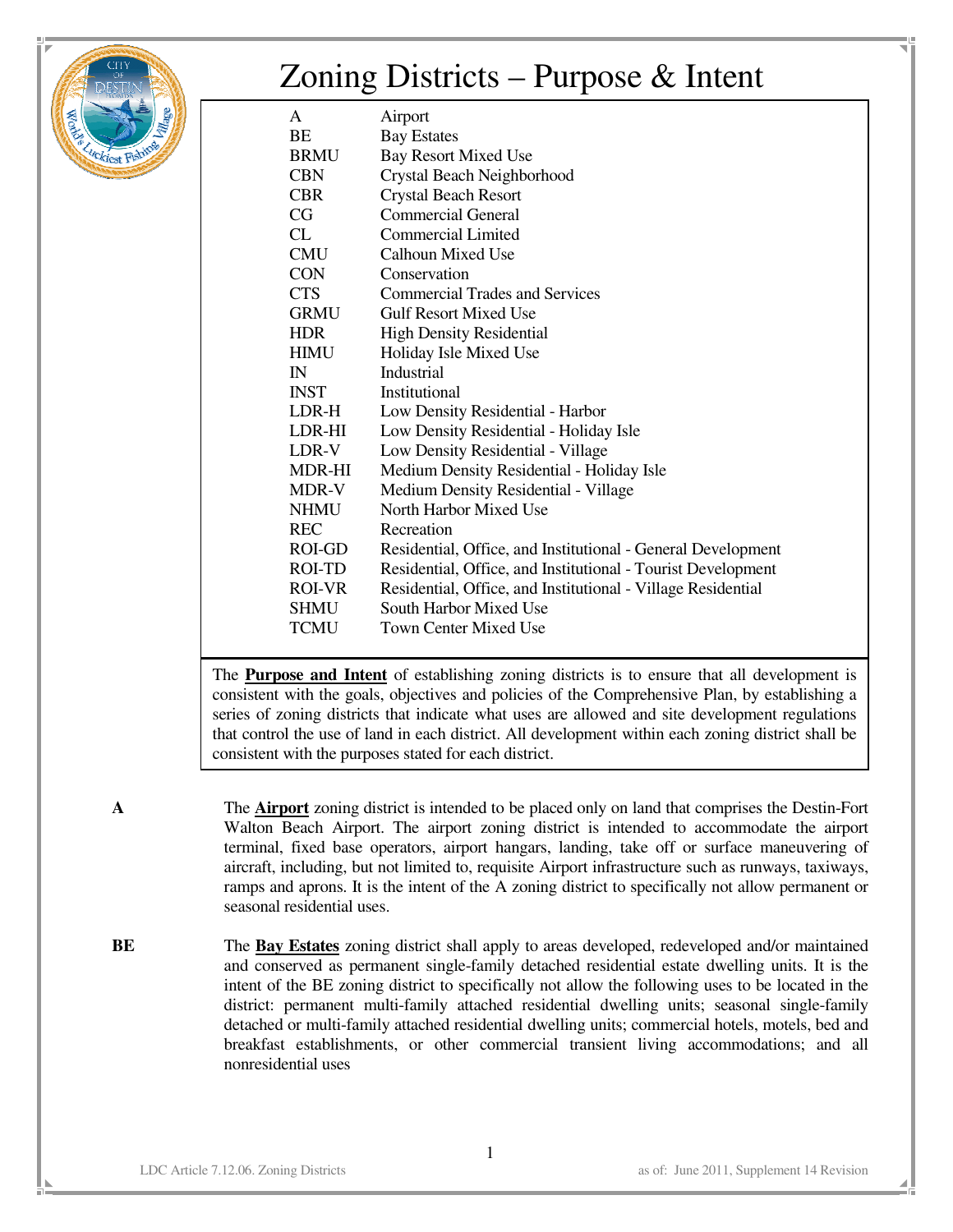- **BRMU** The **Bay Resort Mixed Use** zoning district is intended to accommodate a mixture of residential, hotel, office, commercial and recreational uses. The percentage distribution of residential component of the "BRMU" designation shall be a minimum of 75 percent to a maximum of 95 percent of the total area designated as BRMU on the Future Land Use Map. The percentage distribution of nonresidential component of the "BRMU" designation shall be a minimum of five percent to a maximum of 25 percent of the total area designated as BRMU on the Future Land Use Map. The "BRMU" area is that area lying east of the Village and Town Center Planning Areas and North of the Gulf Resort and Crystal Beach Planning Areas. The "BRMU" area is intended to be applied to those properties annexed into the City from Okaloosa County that have a MU-1 or MU-2 future land use designation.
- **CBN** The **Crystal Beach Neighborhood** zoning district shall apply to areas developed, redeveloped and/or maintained and conserved as permanent or seasonal single-family detached or multifamily attached residential dwelling units. Very limited supportive non-residential uses are allowed and are strictly limited to: places of worship, parks, playgrounds, community buildings and similar public service facilities serving the residents of the area, childcare centers and other ancillary neighborhood commercial uses which are approved as part of a planned unit development (PUD) for the exclusive use of the residents of the PUD. It is the intent of the CBN zoning district to specifically not allow the following uses to be located in the district: commercial hotels, motels, bed and breakfast establishments, or other commercial transient living accommodations.
- **CBR** The **Crystal Beach Resort** zoning district shall apply to areas developed, redeveloped and/or maintained and conserved as areas that accommodate permanent or seasonal single-family detached or multi-family attached residential dwelling units; commercial hotel, motel, bed and breakfast establishments and other commercial transient living accommodations; and limited non-residential uses. Limited non-residential uses shall include places of worship, community buildings, public facilities, schools, libraries, post offices, childcare centers, clubhouses, museums, visual and performance arts buildings, neighborhood retail commercial goods and services not exceeding 5,500 square feet designed primarily to serve the needs of the Crystal Beach Resort area, offices, medical and dental clinics, laundries and dry cleaning drop off centers, banks, fitness centers, dinner clubs and restaurants. It is the intent of the CBR zoning district to specifically not allow all non-residential uses not previously listed above to be located in the district.
- **CG** The **Commercial General** zoning district shall apply to areas generally located along Harbor Boulevard/Emerald Coast Parkway and is intended to accommodate the general commercial needs of the permanent and seasonal residents. The general commercial needs of the permanent and seasonal residents are provided generally by the following uses: general retail sales and services; highway oriented sales and services; offices; commercial hotels, motels, bed and breakfast establishments, other commercial transient living accommodations; and seasonal multi-family attached residential dwelling units. It is the intent of the CG zoning district to specifically not allow the following uses to be located in the district: permanent single-family detached or multi-family attached residential dwelling units; manufacturing of goods; other activities that may generate nuisance impacts, including glare, smoke or other air pollutants, noise, vibration, major fire hazards or other impacts generally associated with more intensive industrial uses.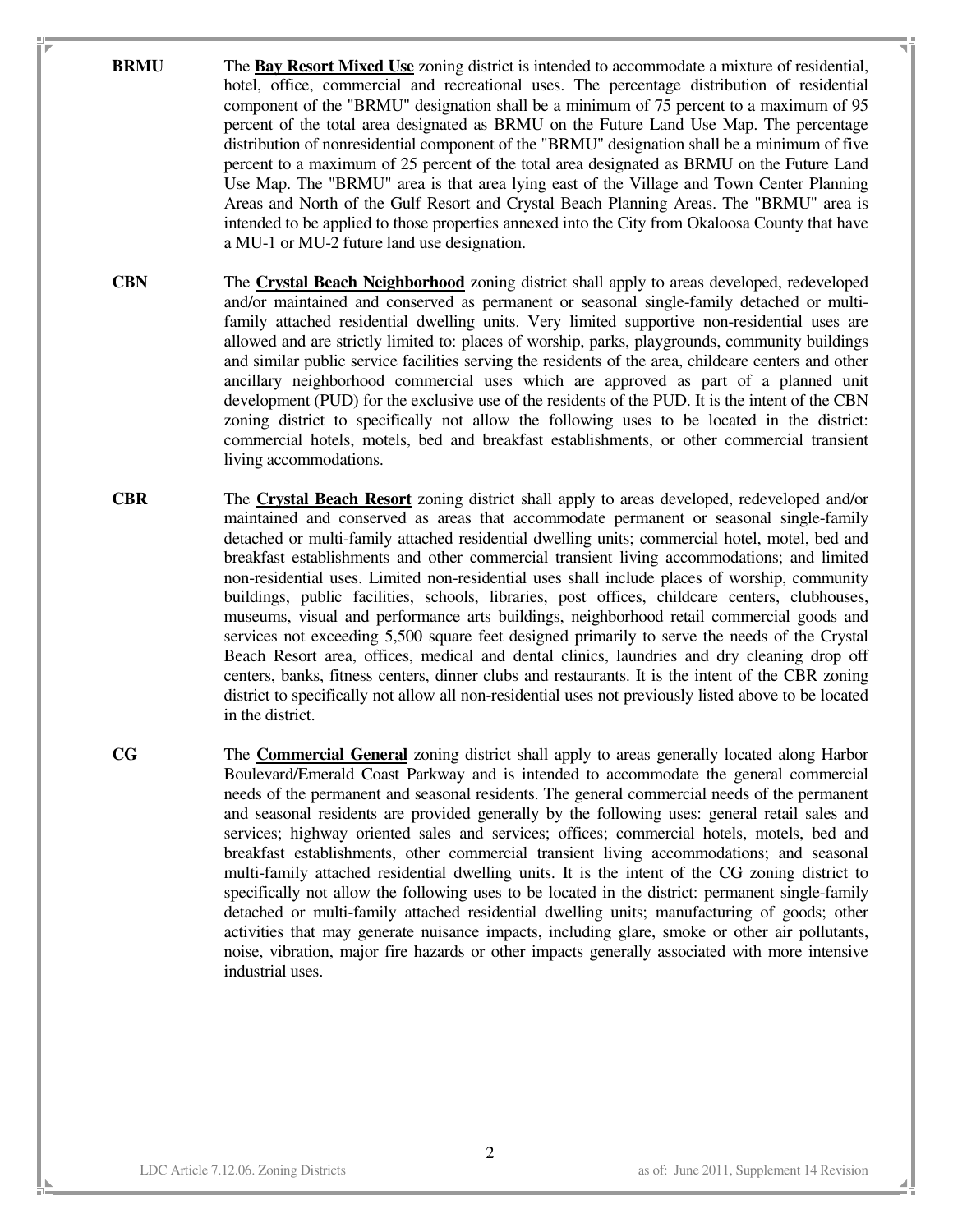- **CL** The **Commercial Limited** zoning district is intended to accommodate a mixture of short-term and long-term residential and commercial uses of a lesser intensity than is allowed in the various mixed use zoning districts. Seasonal and permanent single-family detached residential dwellings and seasonal and permanent multi-family attached residential dwellings are allowed. Small-scale community commercial uses such as medical related facilities, commercial hotels, motels, bed and breakfast establishments, other commercial transient living accommodations, offices, retail uses and ancillary recreation uses, including golf courses are allowed. Properties zoned CL may accommodate shopping centers with grocery stores, drug store/pharmacy, specialty shops, and similar tenants with no single business entity having more than 60,000 sq. ft. Such sites shall not include trades, warehousing, and large home improvement establishments. The nature and scale of uses allowed on properties designated "CL" shall provide a smooth transition between the more intense "CG" designated properties and adjacent residential development.
- **CMU** The **Calhoun Mixed Use** zoning district shall apply to the area bound on the north by Clement Taylor Park, on the east by Calhoun Avenue, on the south by the north property line of parcel # 00-2S-22-0630-0000-11A2, and on the west by the Choctawhatchee Bay. The intent of this zoning district is to provide a mixed use transitional area between the higher intense south harbor mixed use zoning district and the lower intense zoning district of residential, office and institutional. This area shall be developed, redeveloped and/or maintained with permanent or seasonal single-family detached or multi-family attached residential dwelling units; commercial hotels, motels, bed and breakfast establishments, and other commercial transient living accommodations; and non-residential uses. Non-residential uses shall include neighborhood retail commercial goods and services not exceeding 5,500 square feet designed primarily to serve the needs of the adjacent "Old Destin" area, offices; water dependent activities, restaurants, and similar uses (refer to table 7-2). It is the intent of the CMU zoning district to specifically not allow each general retail commercial goods and services uses to exceed 5,500 heated and cooled square feet.
- **CON** The **Conservation** zoning district is intended to apply only to publicly owned property designated as natural and coastal resources with the intent of providing for the long-term protection and preservation of environmentally sensitive natural resource systems. No development is permitted within CON designated areas, other than beach accessways, such as dune walkovers, parking, docks, restroom facilities, and passive recreation. It is the intent of the CON zoning district to specifically not allow permanent or seasonal residential uses.
- **CTS** The **Commercial Trades and Services** zoning district is intended to accommodate commercial service uses related to the construction industry, machine and other power equipment, durable goods repair and service, warehousing, boat repair and service, vehicle service and repair, and similar commercial trades and services that are more intense in nature that those uses allowed the CG zoning district but which are less intense in nature than those uses allowed in the IN zoning district. The CTS zoning district is not intended to accommodate any seasonal or permanent residential uses, commercial hotels, motels, bed and breakfast establishments, or other commercial transient living accommodations, manufacturing of goods or other activities that may generate nuisance impacts, including glare, smoke or other air pollutants, noise, vibration or major fire hazards, or other impacts generally associated with more intensive industrial uses.
- **GRMU** The **Gulf Resort Mixed Use** zoning district is intended to provide the city with its major mixed use resort destination by providing for the most intensely developed area for commercial transient accommodations (commercial hotel, motel, bed and breakfast establishments and other commercial transient living accommodations) and seasonal residential single-family detached and multi-family attached uses. Permanent single-family detached and multi-family attached residential uses; retail; service; restaurant; office; and similar commercial uses are also allowed in this zoning district.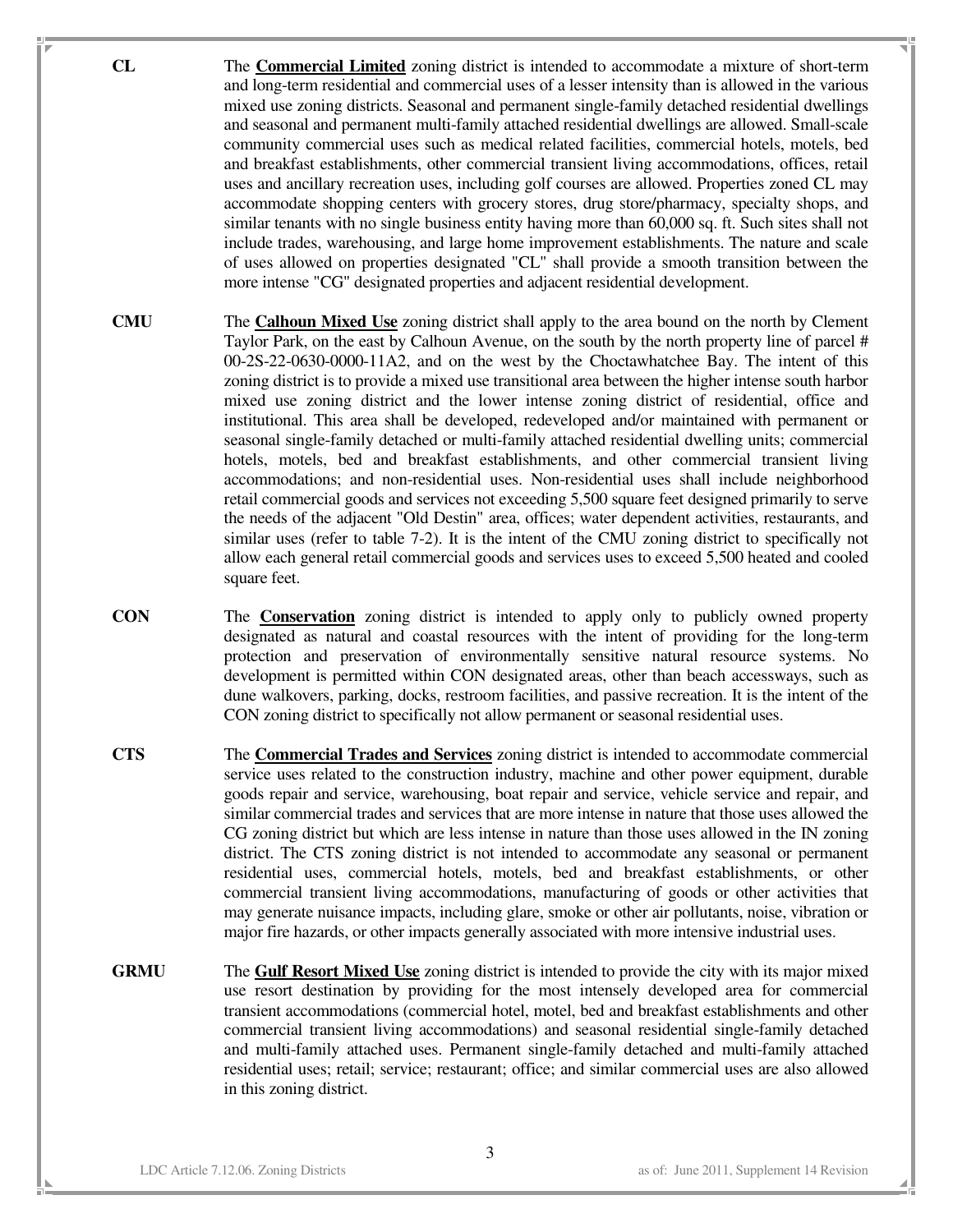- **HDR** The **High Density Residential** zoning district shall apply to areas developed, redeveloped and/or maintained and conserved as permanent or seasonal single-family detached or multi-family attached residential dwelling units. It is the intent of the HDR zoning district to specifically not allow commercial hotels, motels, bed and breakfast establishments, or other commercial transient living accommodations; and all non-residential uses.
- **HIMU** The **Holiday Isle Mixed Use** zoning district is intended to provide the city with an intense mixed use resort destination by providing for commercial transient accommodations (commercial hotel, motel, bed and breakfast establishments and other commercial transient living accommodations); seasonal multi-family attached or single-family detached residential uses; permanent multifamily attached or single-family detached residential uses; retail; service; restaurant; office; and similar commercial uses are allowed in this zoning district.
- **IN** The **Industrial** zoning district is intended to provide the city with strategically located sites, principally within the southeast quadrant of main street and airport road, designed to accommodate arrangements of industrial and limited commercial development types. It is the intent of the IN zoning district to specifically not allow permanent or seasonal residential uses, except for residences for night watchmen or custodians whose presence on industrial sites is necessary for security.
- **INST** The **Institutional** zoning district is intended to accommodate public and semi-public facilities and services, promote natural resource enhancement and promote open spaces around buildings. Additionally, the INST zoning district is intended to accommodate the development and redevelopment of public and semi-public facilities such as: governmental administration buildings; fire, police and rescue services; utilities; public and private educational institutions; non-profit organizations; arts/cultural or civic facilities; public and semi-public open spaces; hospital, nursing, convalescent, and related facilities; cemeteries; family, child, and adult day care facilities; places of worship. It is the intent of the INST zoning district to specifically not allow permanent or seasonal residential uses.
- **LDR-H** The **Low Density Residential Harbor** zoning district shall apply to areas developed, redeveloped and/or maintained and conserved as permanent single-family detached residential dwelling units. It is the intent of the LDR - H zoning district to specifically not allow the following uses to be located in the district: seasonal single-family detached residential dwelling units; permanent or seasonal multi-family attached residential dwelling units; commercial hotels, motels, bed and breakfast establishments, or other commercial transient living accommodations; and all non-residential uses.
- **LDR-HI** The **Low Density Residential Holiday Isle** zoning district shall apply to areas developed, redeveloped and/or maintained and conserved as permanent or seasonal single-family detached residential dwelling units. It is the intent of the LDR - HI zoning district to specifically not allow the following uses to be located in the district: permanent or seasonal multi-family attached residential dwelling units; commercial hotels, motels, bed and breakfast establishments, or other commercial transient living accommodations; and all non-residential uses.
- **LDR-V** The **Low Density Residential Village** zoning district shall apply to areas developed, redeveloped and/or maintained and conserved as permanent single-family detached residential dwelling units. It is the intent of the LDR - V zoning district to specifically not allow the following uses to be located in the district: seasonal single-family detached or multi-family attached residential dwelling units; permanent multi-family attached residential dwelling units; commercial hotels, motels, bed and breakfast establishments, or other commercial transient living accommodations; and all non-residential uses.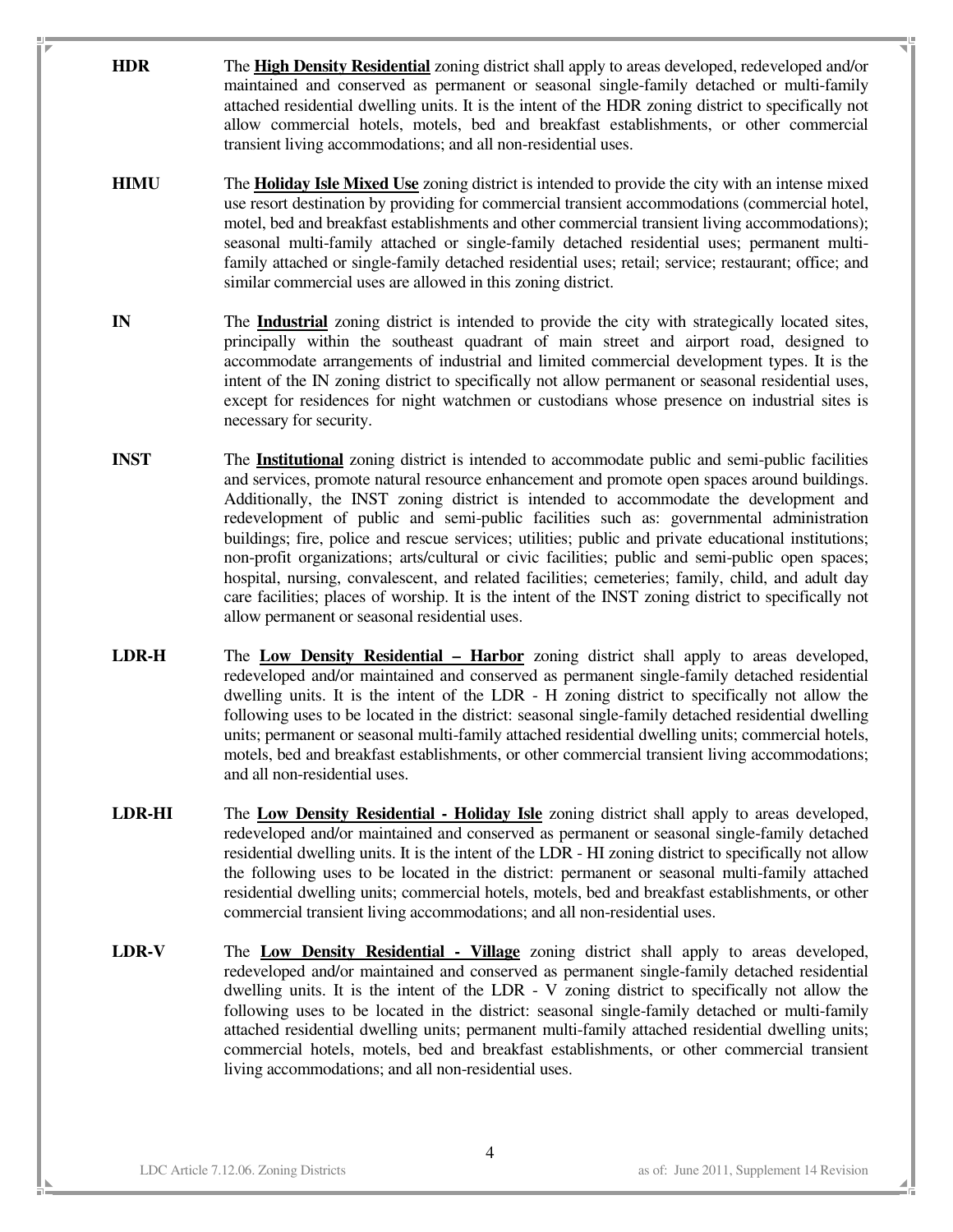- **MDR-HI** The **Medium Density Residential Holiday Isle** Apartment zoning district shall apply to areas developed, redeveloped and/or maintained and conserved as permanent or seasonal single-family detached or multi-family attached residential dwelling units. It is the intent of the MDR - HI zoning district to specifically not allow the following uses to be located in the district: commercial hotels, motels, bed and breakfast establishments, or other commercial transient living accommodations; and all non-residential uses.
- **MDR-V** The **Medium Density Residential Village** zoning district shall apply to areas developed, redeveloped and/or maintained and conserved as permanent single-family detached or multifamily attached residential dwelling units. It is the intent of the MDR - V zoning district to specifically not allow the following uses to be located in the district: seasonal single-family detached or multi-family attached residential dwelling units; commercial hotels, motels, bed and breakfast establishments, or other commercial transient living accommodations; and all nonresidential uses.
- **NHMU** The **North Harbor Mixed Use** zoning district is intended to complement the South Harbor festive market place by allowing permanent and seasonal single-family and multi-family attached/detached residential dwelling units; commercial hotel, motel, bed and breakfast establishments and other commercial transient living accommodations; retail; service; restaurant; office; and similar commercial uses.
- **REC** The **Recreation** zoning district is intended to apply only to publicly and privately owned property and facilities, with the intent of promoting natural resource enhancement and open spaces around buildings. It is the intent of the REC zoning district to specifically not allow permanent or seasonal residential uses and non-residential uses.
- **ROI-GD** The **Residential, Office, and Institutional General Development** zoning district shall apply to areas developed, redeveloped and/or maintained and conserved as areas that accommodate: business and professional offices; permanent single-family detached or multi-family attached residential dwelling units; and institutional uses. General retail sales and services are allowed but must be integrated in a planned unit development designed to support the surrounding residential neighborhoods. It is the intent of the ROI - GD zoning district to specifically not allow the following uses to be located in the district: seasonal single-family detached or multi-family attached residential dwelling units; commercial hotels, motels, bed and breakfast establishments, or other commercial transient living accommodations; and all non-residential uses not previously listed above.
- **ROI-TD** The **Residential, Office, and Institutional Tourist Development** zoning district shall apply to areas developed, redeveloped and/or maintained and conserved as areas that accommodate: business and professional offices; seasonal single-family detached or multi-family attached residential dwelling units; institutional uses; and commercial hotel, motel, bed and breakfast establishments and other commercial transient living accommodations. General retail sales and services are allowed but must be integrated in a planned unit development designed to support the surrounding residential neighborhoods. ROI-TD zoning district shall only be allowed on subject properties that abut or are located south of Harbor Boulevard/Emerald Coast Parkway as delineated on the zoning map. It is the intent of the ROI - TD zoning district to specifically not allow the following uses to be located in the district: permanent single-family detached or multifamily attached residential dwelling units; and all non-residential uses not previously listed above.